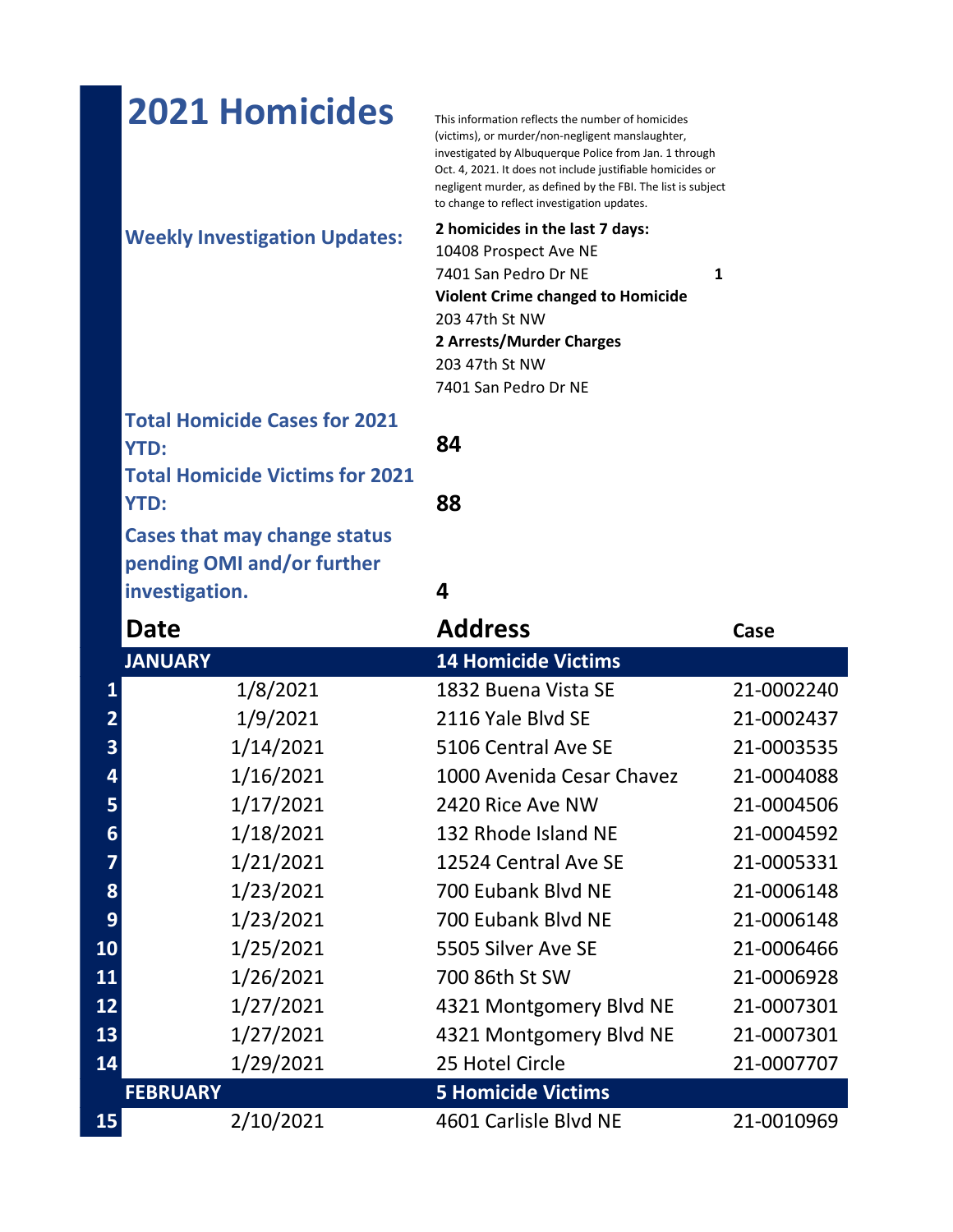| 16 | 2/10/2021    | 8601 Zuni SE                    | 21-0011095 |
|----|--------------|---------------------------------|------------|
| 17 | 2/11/2021    | 450 Timothy Ct SW               | 21-0011241 |
| 18 | 2/11/2021    | 6512 Jade Park Ave NE           | 21-0011295 |
| 19 | 2/16/2021    | 75 Hotel Circle NE              | 21-0012582 |
|    | <b>MARCH</b> | <b>7 Homicide Victims</b>       |            |
| 20 | 3/5/2021     | 701 Central Ave NE              | 21-0017195 |
| 21 | 3/5/2021     | 2400 Sunport Blvd SE            | 21-0017203 |
| 22 | 3/7/2021     | 6600 Menaul Blvd NE             | 21-0017874 |
| 23 | 3/23/2021    | 7407 Central Ave NE             | 21-0022315 |
| 24 | 3/25/2021    | 4400 Pan American Freeway       | 21-0022726 |
| 25 | 3/28/2021    | 700 1st St SW                   | 21-0023348 |
| 26 | 3/30/2021    | 1000 Louisiana Blvd SE          | 21-0024178 |
|    | <b>APRIL</b> | <b>13 Homicide Victims</b>      |            |
| 27 | 4/2/2021     | 601 Paisano St NE               | 21-0024885 |
| 28 | 4/3/2021     | 7829 Pinewood Dr NW             | 21-0025233 |
| 29 | 4/5/2021     | 13001 Singing Arrow Ave SE      | 21-0025743 |
| 30 | 4/6/2021     | 515 Utah St SE                  | 21-0025985 |
| 31 | 4/11/2021    | 13317 Central Ave NE            | 21-0027027 |
| 32 | 4/11/2021    | 1358 Wyoming Blvd NE            | 21-0027761 |
| 33 | 4/12/2021    | 25 Hotel Circle                 | 21-0027761 |
| 34 | 4/16/2021    | 7407 Central Ave NE             | 21-0028912 |
| 35 | 4/17/2021    | 1315 Menaul Blvd NE             | 21-0029212 |
| 36 | 4/21/2021    | <b>Westgate Heights Park SW</b> | 21-0030272 |
| 37 | 4/22/2021    | 8319 Central Ave NE             | 21-0030790 |
| 38 | 4/23/2021    | 801 Locust NE                   | 21-0031033 |
| 39 | 4/24/2021    | 1208 Chama St NE                | 21-0031390 |
|    | <b>MAY</b>   | <b>9 Homicide Victims</b>       |            |
| 40 | 5/1/2021     | 1924 Second St NW               | 21-0033288 |
| 41 | 5/12/2021    | 9547 Sun Dancer Dr NW           | 21-0036259 |
| 42 | 5/12/2021    | 8300 Constitution Ave NE        | 21-0036433 |
| 43 | 5/12/2021    | 8300 Constitution Ave NE        | 21-0036433 |
| 44 | 5/12/2021    | 8300 Constitution Ave NE        | 21-0036433 |
| 45 | 5/15/2021    | 13300 Central Blvd NE           | 21-0037247 |
| 46 | 5/23/2021    | 9927 Rio Madre Ave SW           | 21-0039434 |
| 47 | 5/28/2021    | 8728 Spring Sage Ct SW          | 21-0041018 |
| 48 | 5/29/2021    | 223 63rd St NW                  | 21-0041198 |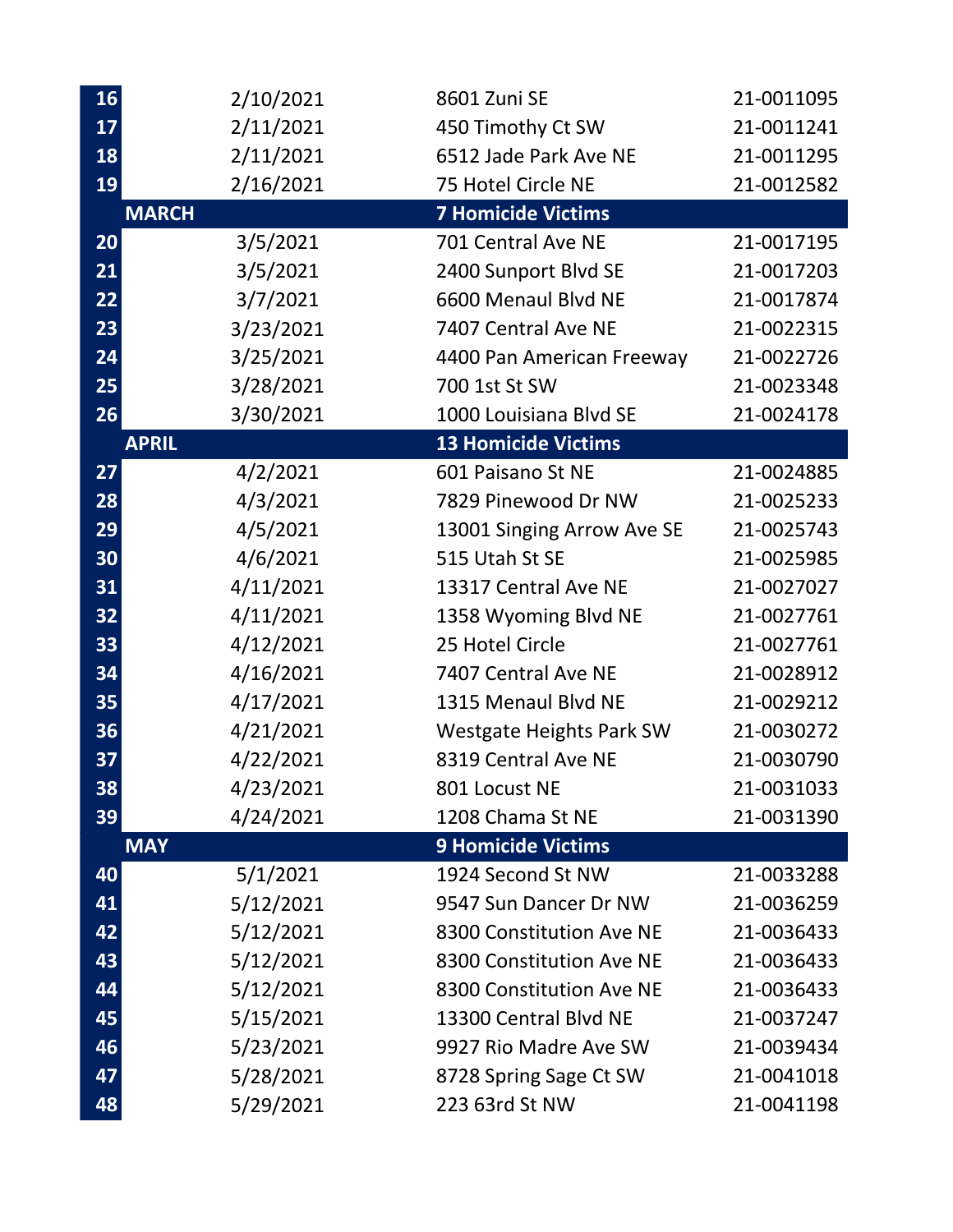|    | <b>JUNE</b>   | <b>12 Homicide Victims</b> |            |
|----|---------------|----------------------------|------------|
| 49 | 6/6/2021      | 7300 Blue Avena St SW      | 21-0043487 |
| 50 | 6/6/2021      | 421 Broadway Ave SW        | 21-0043477 |
| 51 | 6/7/2021      | 1515 Columbia SE           | 21-0043877 |
| 52 | 6/12/2021     | 13403 Central Ave NE       | 21-0045381 |
| 53 | 6/14/2021     | 2001 Candelaria Rd NE      | 21-0045877 |
| 54 | 6/16/2021     | 6441 Western Trail NW      | 21-0046586 |
| 55 | 6/17/2021     | 6012 Iliff Rd NW           | 21-0046757 |
| 56 | 6/20/2021     | 528 Vassar Dr SE           | 21-0047821 |
| 57 | 6/20/2021     | 129 Pennsylvania St NE     | 21-0047835 |
| 58 | 6/21/2021     | 6015 Iliff Rd NW           | 21-0047909 |
| 59 | 6/27/2021     | 5920 Osuna Rd NE           | 21-0049793 |
| 60 | 6/29/2021     | 809 San Pedro Dr SE        | 21-0050589 |
|    | <b>JULY</b>   | <b>11 Homicide Victims</b> |            |
| 61 | 7/1/2021      | 4700 Paseo Del Norte NE    | 21-0050989 |
| 62 | 7/2/2021      | 421 Tennessee St NE        | 21-0051317 |
| 63 | 7/2/2021      | 415 Grove St SE            | 21-0051599 |
| 64 | 7/4/2021      | 315 Lansing Dr SW          | 21-0052088 |
| 65 | 7/5/2021      | 10201 Arroyo Crest Dr NW   | 21-0052121 |
| 66 | 7/10/2021     | 320 Central Ave SW         | 21-0053641 |
| 67 | 7/10/2021     | 1400 Cardenas Dr SE        | 21-0053781 |
| 68 | 7/21/2021     | 6001 Topke PI NE           | 21-0057140 |
| 69 | 7/25/2021     | 4248 Eubank Blvd NE        | 21-0058095 |
| 70 | 7/29/2021     | 1720 Central Ave SE        | 21-0059266 |
| 71 | 7/31/2021     | 1009 Cuatro Cerros SE      | 21-0059956 |
|    | <b>AUGUST</b> | <b>10 Homicide Victims</b> |            |
| 72 | 8/1/2021      | 3200 Central Ave SE        | 21-0060173 |
| 73 | 8/3/2021      | 715 Gold Ave SW            | 21-0060738 |
| 74 | 8/3/2021      | 1000 Avenida Cesar Chavez  | 21-0060745 |
| 75 | 8/8/2021      | 100 Aerospace Parkway SW   | 21-0062231 |
| 76 | 8/12/2021     | 2105 Louisiana Blvd NE     | 21-0063640 |
| 77 | 8/13/2021     | 1101 Park Ave SW           | 21-0063843 |
| 78 | 8/15/2021     | 8614 Central Ave SE        | 21-0064462 |
| 79 | 8/19/2021     | 511 Bridge Blvd SW         | 21-0065365 |
| 80 | 8/27/2021     | 443 Texas St NE            | 21-0067663 |
| 81 | 8/28/2021     | 500 Tennessee St NE        | 21-0067945 |